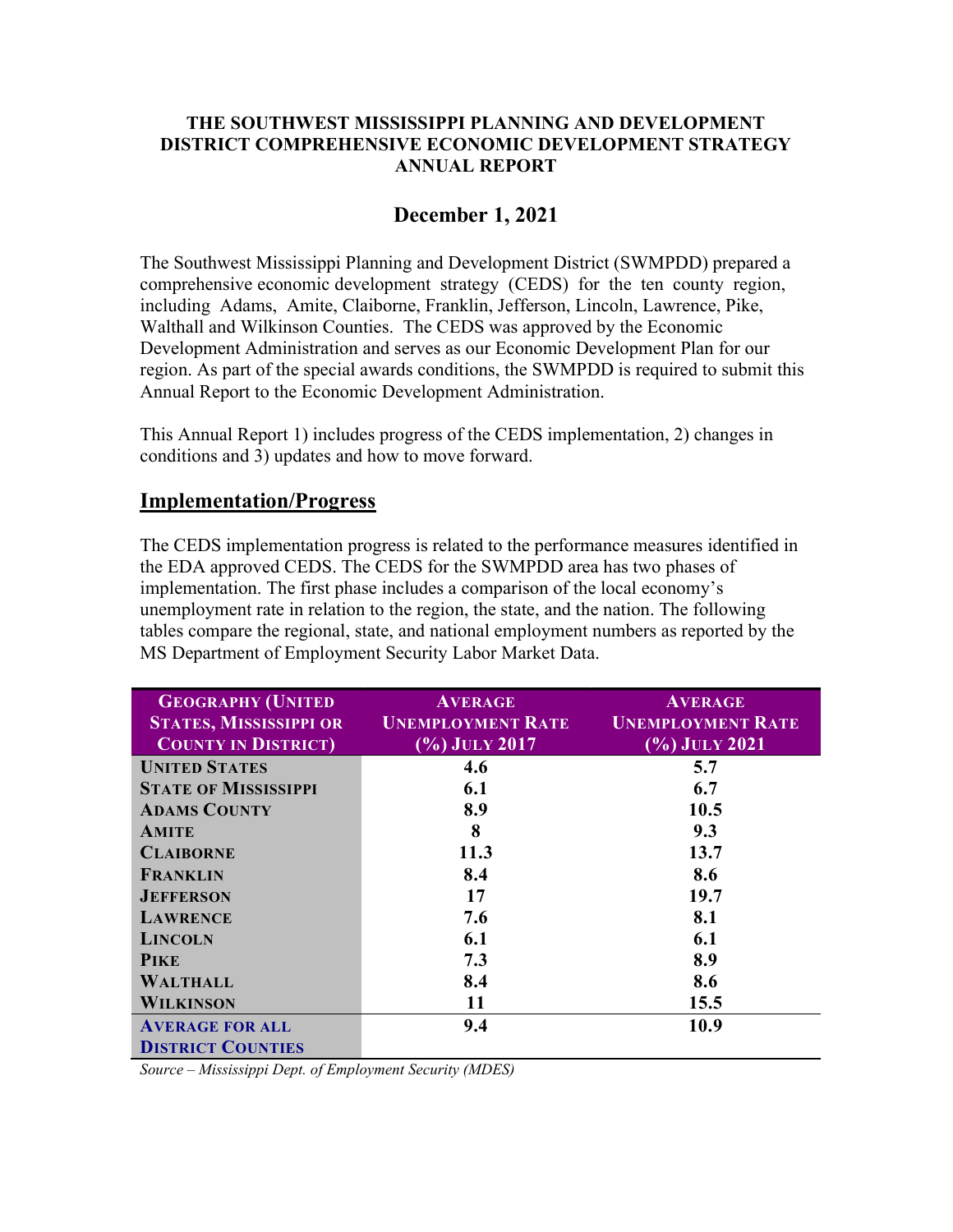This graph shows the change in unemployment rate from when the 5 year CEDS was created to exactly 4 years later. While the average unemployment rate for the entire 10 county area is currently at 10.9%, it peaked at a whopping 15% in the summer of 2020. While there has been some recovery, this had a significant negative impact on the local economy that will likely linger for months if not years.

The second phase of implementation of the EDA approved CEDS includes a measure of goals and objectives identified in the CEDS as they relate to the number and type of investments made in the region and the amount of private sector investment. During the last twelve months, SWMPDD has been instrumental in supporting various industrial and commercial developments as well as basic infrastructure improvements.

#### Investments within the Region in the last 12 Months

| <b>Type of Investment</b>                      | Grants        | <b>Private Investment</b> | <b>Jobs Created</b> |
|------------------------------------------------|---------------|---------------------------|---------------------|
| Industrial/Commercial/<br>Basic Infrastructure | \$1.3 million | \$13 Million              | 92                  |

# Community and Private Sector Participation

SWMPDD staff works closely with member governments on a day-to-day basis as well as agencies at the state and federal level. The staff works with economic development professionals from the local, state and federal level involving ongoing project development. The staff also works with the CEDS committee as necessary to make changes and/or updates to the CEDS.

# Technical Component Changes

There are no needed changes to the technical components of the EDA-approved CEDS. Should changes become apparent they will be provided to the public for a 30-day comment period and then submitted to the EDA.

# Condition Changes

The most significant change over the last twelve months remains the pandemic. The pandemic has had both a negative economic impact as well as health/well being impacts on the population. With closures and people working from home the normal workday has changed significantly. Even today these impacts are difficult to quantify and much is still unknown. While it appears as the economic impact to industry seems to be minimal thus far, the service-oriented sectors that include tourism and travel, accommodations and food services, and arts and entertainment are bearing the brunt of the impacts. There have been some restaurant closures as well as a 50% decrease in conventions in the region that have greatly impacted the service industry. The CARES ACT helped these sectors to some degree but they are still suffering. Over the last few months as